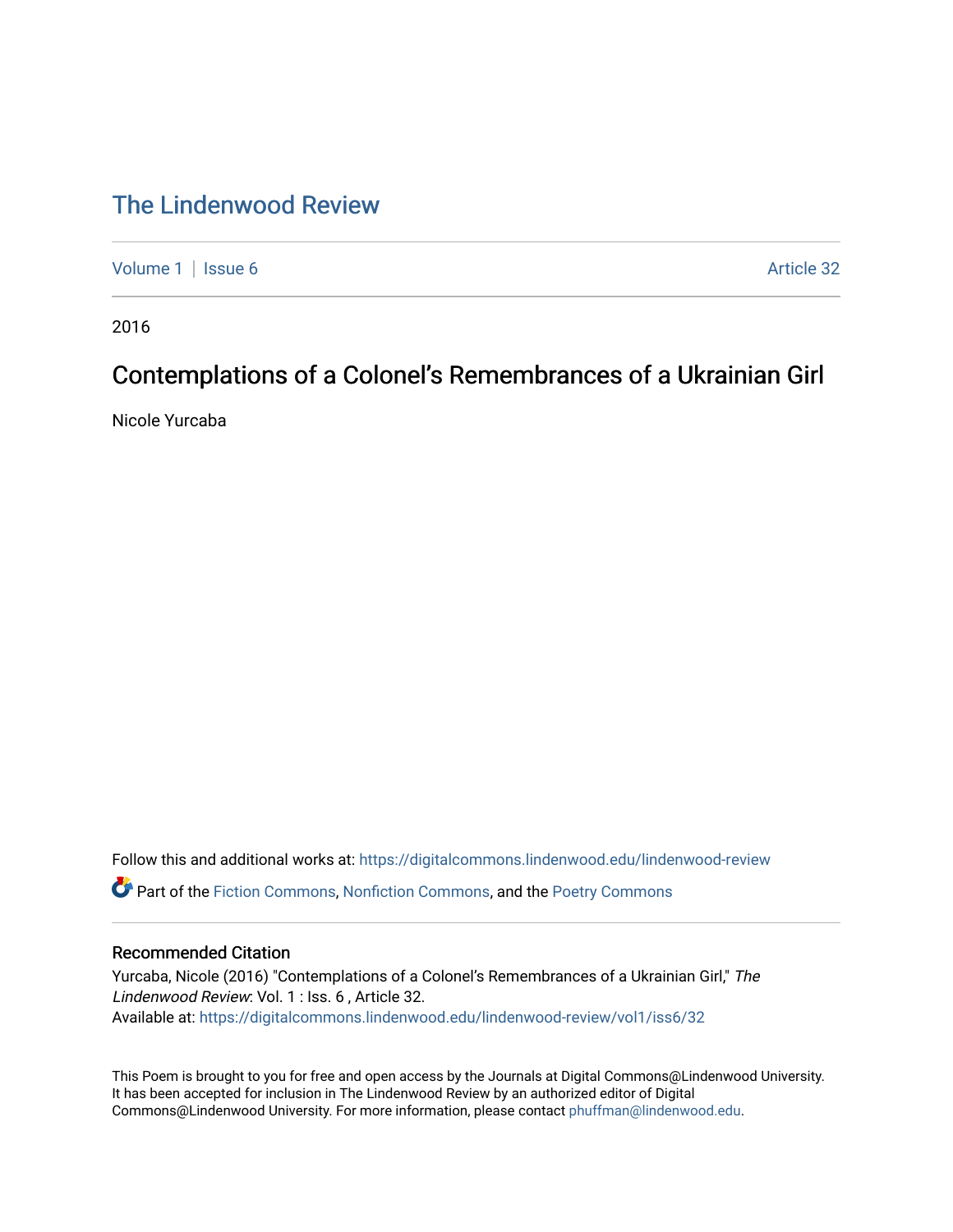## **Contemplations of a Colonel's Remembrances of a Ukrainian Girl**

Was she "chornabrova" as in the folktales? Lybid in the flesh? One of Shevchenko's girls, thick-browed and dark-eyed? In your dreams, does she chase you, running swiftly, barefooted, crying "Ya lyublyu tebe! Bud\_ laska! Ni! Vy ne mozhete zalyshyty!" In that moment before you grab the Blackhawk's rail, hoist yourself into its bowels, do you drop to the ground the rucksack which protects the embroidery she gave you? Do you feign the blades' wind, catch her in your arms, kiss her full red lips, and tell the mission "Go to hell!"? Or do you, bound by God and duty, hoist yourself into the screaming bird, signal the pilot, and whisk away to the next theater's acts, leaving your Katerina, your Oksana, your whatever her name, lying crumpled, weeping, in the dust-blown aftermath? The afternoon and alcohol's haze breaks: "I still have the embroidery," you confess, pouring one more snort of vodka before you rise from your chair to fumble through an ancient desk's drawers; thirty minutes pass before you emerge, bearing a cloth stitched black and red, rose-patterned. You retake your seat, and you stare at the embroidery in your hands, whisper—nearly inaudibly—